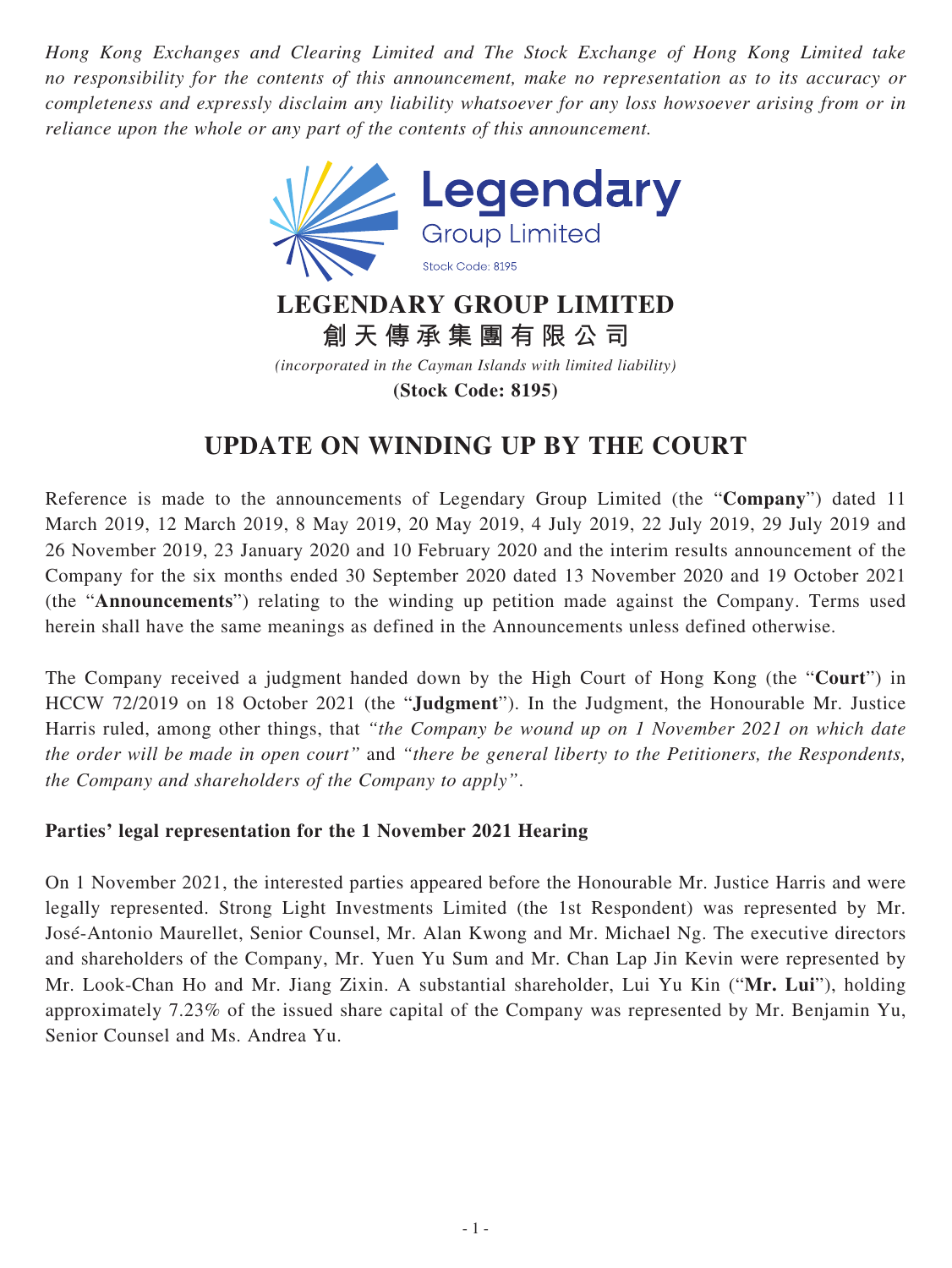## **Progress on the winding-up order as of the 1 November 2021 Hearing**

After hearing of the legal representatives, the Court did not make a winding-up order. The Honourable Mr. Justice Harris gave an order for (i) leave to be given to Mr. Lui to make representation to oppose the petition and to file evidence in opposition to the petition within 28 days (ii) any interested parties including the Company and contributories of the Company who wish to file evidence to oppose the petition shall file evidence by 4:30 pm on 29 November 2021. The petitioner has not objected to the aforesaid directions in today's hearing.

The winding-up petition is now adjourned until **9:30 a.m. on 9th December 2021** for a Case Management Conference (the "**Case Management Conference**") for the Court to give further directions for the substantial hearing which will be fixed for a date in mid-2022 (*currently 3 days are reserved for the substantial hearing until further notice*). The Company shall publish further announcement(s) once it receives a confirmation from the Court or if there are any other progresses on the petition.

The full judgment is available for reviewing on the website of the Judiciary of Hong Kong (http:// www.judiciary.hk). If the shareholders of the Company have any query about the judgment and the implications thereof, they should seek appropriate independent legal advice.

The Company is seeking further legal advice on the above petition and other appropriate actions will be taken thereon if so advised.

The Board reiterates that the Company is solvent and its operations remain normal.

## **Shareholders and potential investors of the Company are advised to exercise caution when dealing in the securities of the Company.**

By order of the Board **Legendary Group Limited Yuen Yu Sum** *Chairman and executive Director*

Hong Kong, 1 November 2021